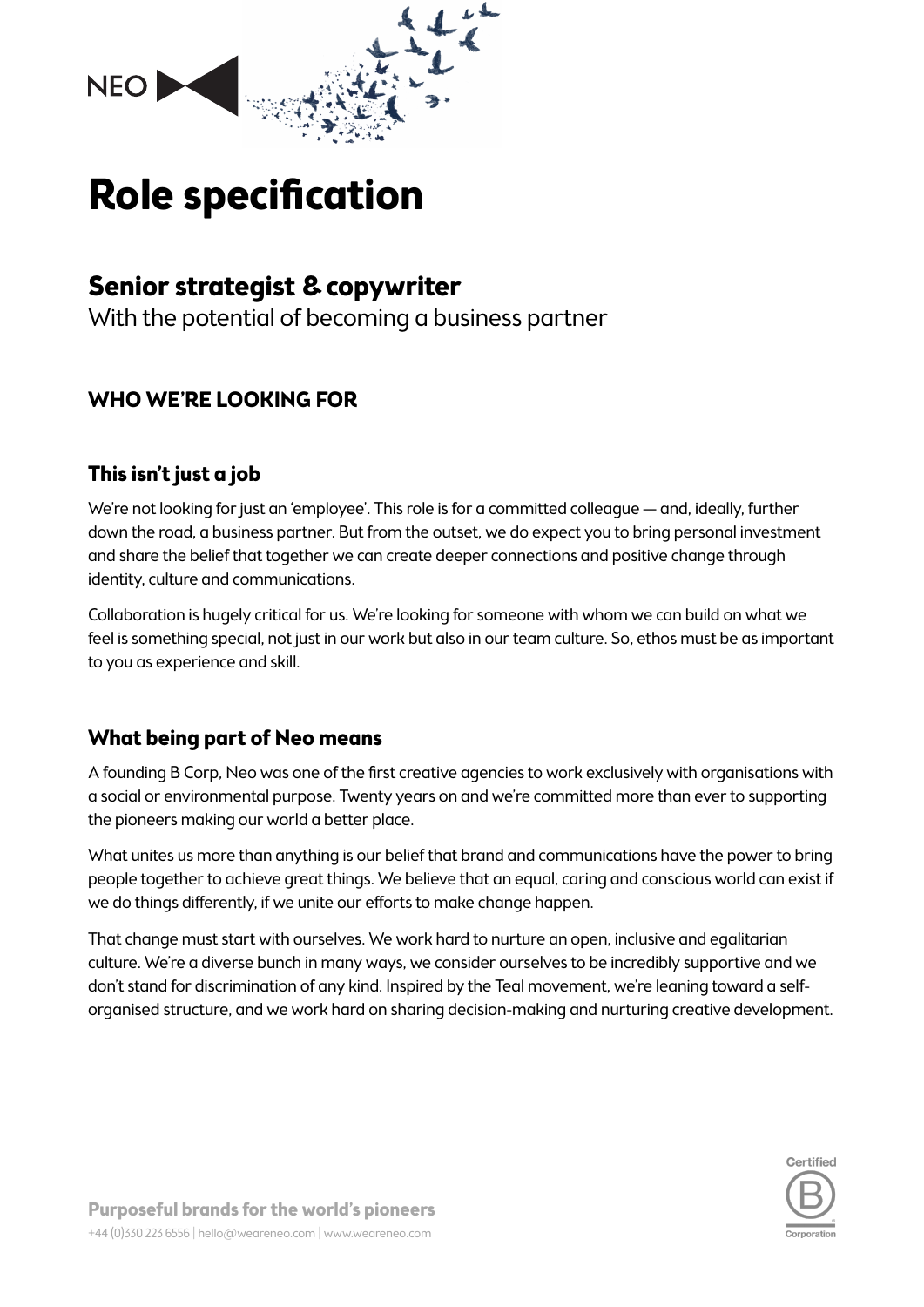

#### **We need someone who's…**

- O Open, curious, creative, courageous
- **O** A truly collaborative team-player
- A strong analytical and creative thinker
- **C** An enquiring, active and intent listener
- **O** An intuitive, considered communicator
- $\Omega$  A confident / willing facilitator and speaker
- **O** An excellent organiser
- $\bullet$  Supportive, positive and resilient
- $\Omega$  Ideally living in or around the Brighton area but we're happy to consider applications from further afield

Not too much to ask, eh?! While some of the above are absolute musts, others might be areas for development. We're not deluded into thinking any of us our perfect and we actively encourage one another to bring our whole selves to work. So, we'd expect whoever takes up this role to be conscious of and comfortable sharing their pitfalls as well as strengths. Someone who's willing to work on themselves as we try to. And someone who can have a good laugh with us!

# **THE ROLE**

#### **Hours**

- **O** First six months: 2-3 days per week to be agreed
- O On a freelance or employment contract basis
- After six months, we'd hope you could join us for four days per week as a permanent employee

#### **Salary & benefits**

- £35k-£40k per annum, pro-rata (or freelance equivalent rate), depending on experience and skills
- **O** Company pension and sickness payment scheme
- $\Omega$  Professional and personal development opportunities
- **O** Flexible working and good work-life balance

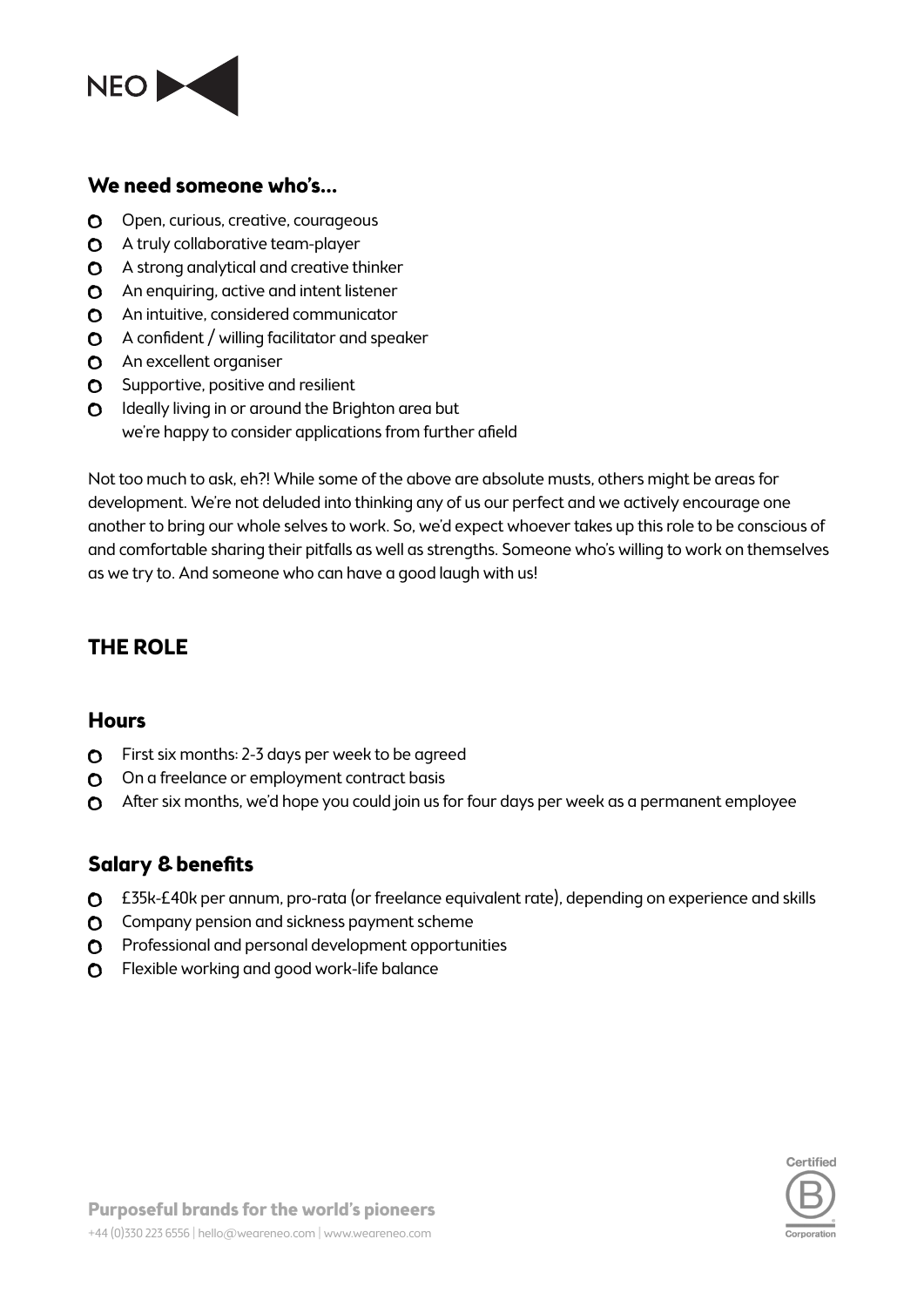

#### **Overall, as a strategist, you'll:**

- **O** Bring a high level of strategic and creative thinking to support and complement our rigorous approach
- O Work across a range of projects spanning identity culture, campaigns and communications
- **O** In time, lead some of those projects and work collaboratively with the team to produce the bestpossible outputs and outcomes
- **O** Help our client partners connect with and articulate their purpose, using language and storytelling to bring to life the principles that support their ambitions and the growth of their communities and audiences
- **C** Build open, trusting and respectful relationships with our client partners
- Contribute to developing our ways of working, building our business and raising our profile

#### **By:**

- Nurturing a deep understanding of our strategic and creative process
- **O** Embracing our purpose to find what matters and make it matter more to help realise radical human change
- Committing to being **creative** and **courageous** in your work and in our social and environmental aims, and to being a **collective** and conscious thinker and doer
- **O** Understanding how our holistic approach to identity (connecting it more integrally with the strategy and culture of the organisation) can develop within the parameters of the project
- **O** Helping to strengthen identity work through understanding its intersection with organisational culture
- Seeing the **purpose and possibilities** within each project to develop and expand the work, and to increase its impact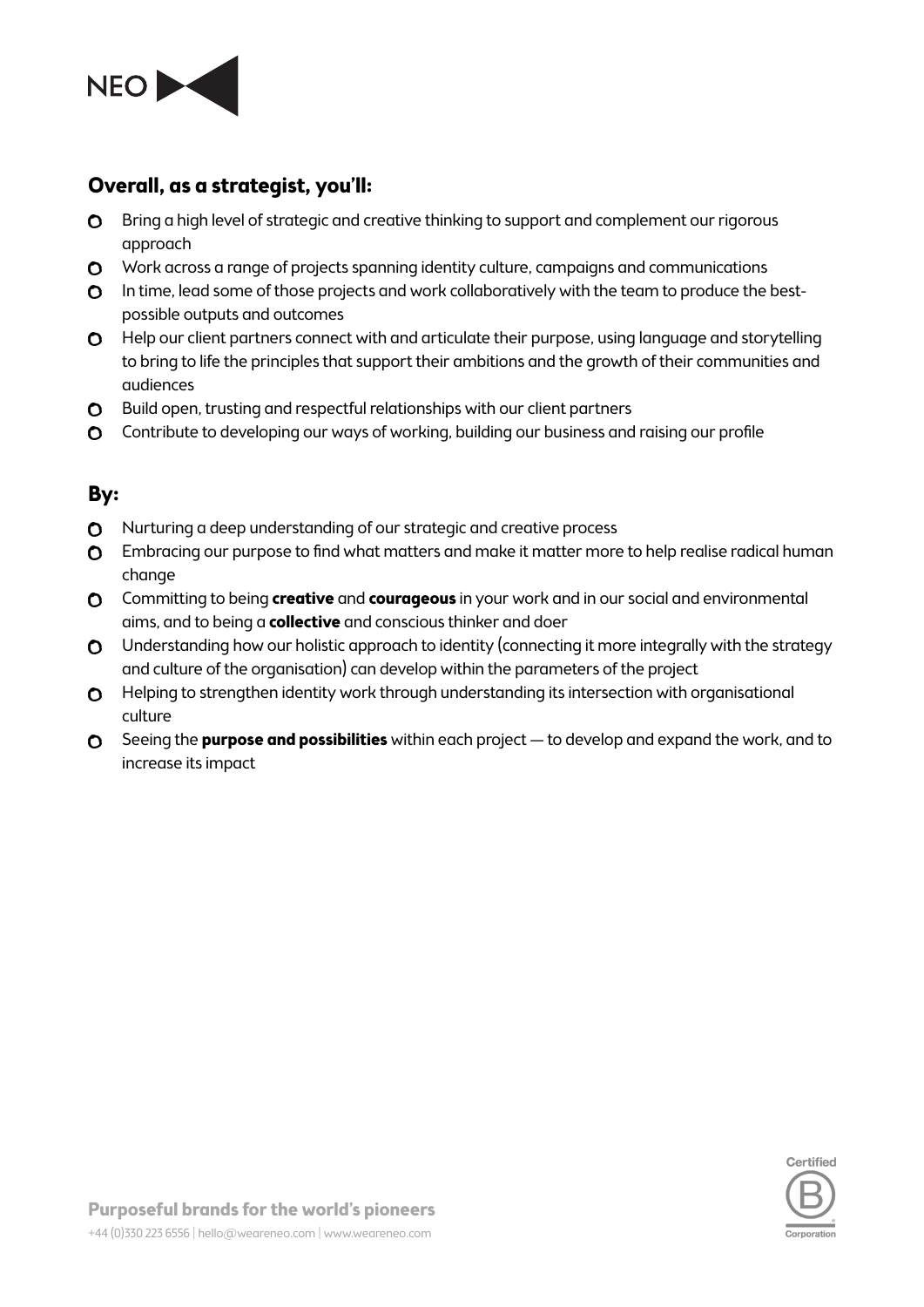

#### **Strategist responsibilities**

Working collaboratively to…

- **O** Really understand the needs of our client partners, their audiences and the potential of projects to meet these needs
- **O** Help to shape and respond to briefs with strategic insights, challenging questions and constructive thinking
- Facilitate conversations with client partners and stakeholders, including senior leaders, to support the development of connected, authentic cultures and identities that people can get behind
- O Undertake or commission and oversee other forms of research according to project needs
- **O** Facilitate and lead strategic workshops and planning calls
- **O** Present strategic analysis and recommendations to client partners
- Co-create strategies for identity, campaign and communications projects
- Craft brand or campaign narrative and naming, language guidelines and related content
- **O** Translate strategic insights into compelling creative propositions and clear briefs, and working collaboratively with our designers, writers, animators, filmmakers, etc, to maintain the integrity and direction of ideas into the best possible outcomes
- **O** Support in overseeing the production of visual and verbal content to exceptionally high standards
- O Develop excellent knowledge of the sectors in which we work, of pertinent strategic issues and of our own industry trends

# **Copywriting responsibilities (to be discussed)**

- **O** Bring ideas to life through compelling copy and have a strong sense of how written concepts will come to life visually
- O Work in partnership with design colleagues you'll be able to communicate themes and together develop powerful communications
- Co-create brand language and writing tone-of-voice guidelines
- **O** Write to high technical and creative standards
- **O** Have or quickly develop a solid grasp of the formats and platforms we work with